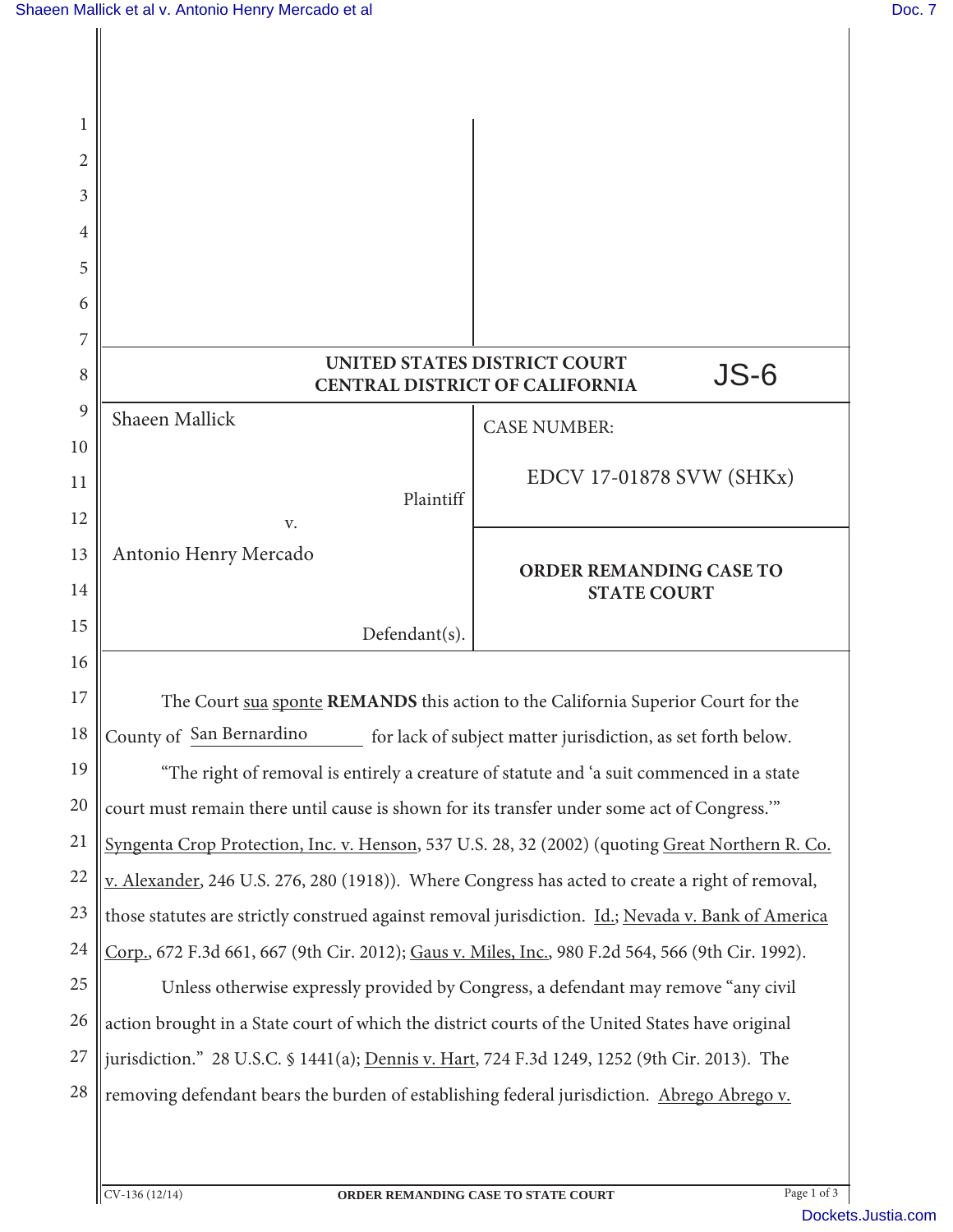| 1        | Dow Chemical Co., 443 F.3d 676, 682 (9th Cir. 2006); Gaus, 980 F.2d at 566-67. "Under the plain                                                                           |  |  |
|----------|---------------------------------------------------------------------------------------------------------------------------------------------------------------------------|--|--|
| 2        | terms of $\S$ 1441(a), in order properly to remove [an] action pursuant to that provision, [the                                                                           |  |  |
| 3        | removing defendant] must demonstrate that original subject-matter jurisdiction lies in the federal                                                                        |  |  |
| 4        | courts." Syngenta Crop Protection, 537 U.S. at 33. Failure to do so requires that the case be                                                                             |  |  |
| 5        | remanded, as "[s]ubject matter jurisdiction may not be waived, and the district court must                                                                                |  |  |
| 6        | remand if it lacks jurisdiction." Kelton Arms Condo. Owners Ass'n v. Homestead Ins. Co., 346                                                                              |  |  |
| 7        | F.3d 1190, 1192 (9th Cir. 2003). "If at any time before final judgment it appears that the district                                                                       |  |  |
| 8        | court lacks subject matter jurisdiction, the case shall be remanded." 28 U.S.C. § 1447(c). It is                                                                          |  |  |
| 9        | "elementary that the subject matter jurisdiction of the district court is not a waivable matter and                                                                       |  |  |
| 10       | may be raised at anytime by one of the parties, by motion or in the responsive pleadings, or sua                                                                          |  |  |
| 11       | sponte by the trial or reviewing court." Emrich v. Touche Ross & Co., 846 F.2d 1190, 1194 n.2                                                                             |  |  |
| 12       | (9th Cir. 1988).                                                                                                                                                          |  |  |
| 13       | From a review of the Notice of Removal and the state court records provided, it is evident                                                                                |  |  |
| 14       | that the Court lacks subject matter jurisdiction over the instant case, for the following reasons.                                                                        |  |  |
| 15       | No basis for federal question jurisdiction has been identified:<br>$ \mathcal{V} $                                                                                        |  |  |
| 16       | $\blacktriangledown$<br>The Complaint does not include any claim "arising under the Constitution, laws,                                                                   |  |  |
| 17       | or treaties of the United States." 28 U.S.C. § 1331.                                                                                                                      |  |  |
| 18       | Removing defendant(s) asserts that the affirmative defenses at issue give rise to                                                                                         |  |  |
| 19       | federal question jurisdiction, but "the existence of federal jurisdiction depends<br>solely on the plaintiff's claims for relief and not on anticipated defenses to those |  |  |
| 20       | claims." ARCO Envtl. Remediation, L.L.C. v. Dept. of Health and Envtl. Quality,<br>213 F.3d 1108, 1113 (9th Cir. 2000). An "affirmative defense based on federal law"     |  |  |
| 21       | does not "render <sup>[]</sup> an action brought in state court removable." <u>Berg v. Leason</u> , 32                                                                    |  |  |
| 22       | F.3d 422, 426 (9th Cir. 1994). A "case may not be removed to federal court on the<br>basis of a federal defense even if the defense is anticipated in the plaintiff's     |  |  |
| 23       | complaint, and even if both parties admit that the defense is the only question truly                                                                                     |  |  |
| 24<br>25 | at issue in the case." Franchise Tax Bd. v. Construction Laborers Vacation Trust,<br>463 U.S. 1, 14 (1983).                                                               |  |  |
| 26       | The underlying action is an unlawful detainer proceeding, arising under and<br>M                                                                                          |  |  |
| 27       | governed by the laws of the State of California.                                                                                                                          |  |  |
| 28       |                                                                                                                                                                           |  |  |
|          |                                                                                                                                                                           |  |  |
|          |                                                                                                                                                                           |  |  |